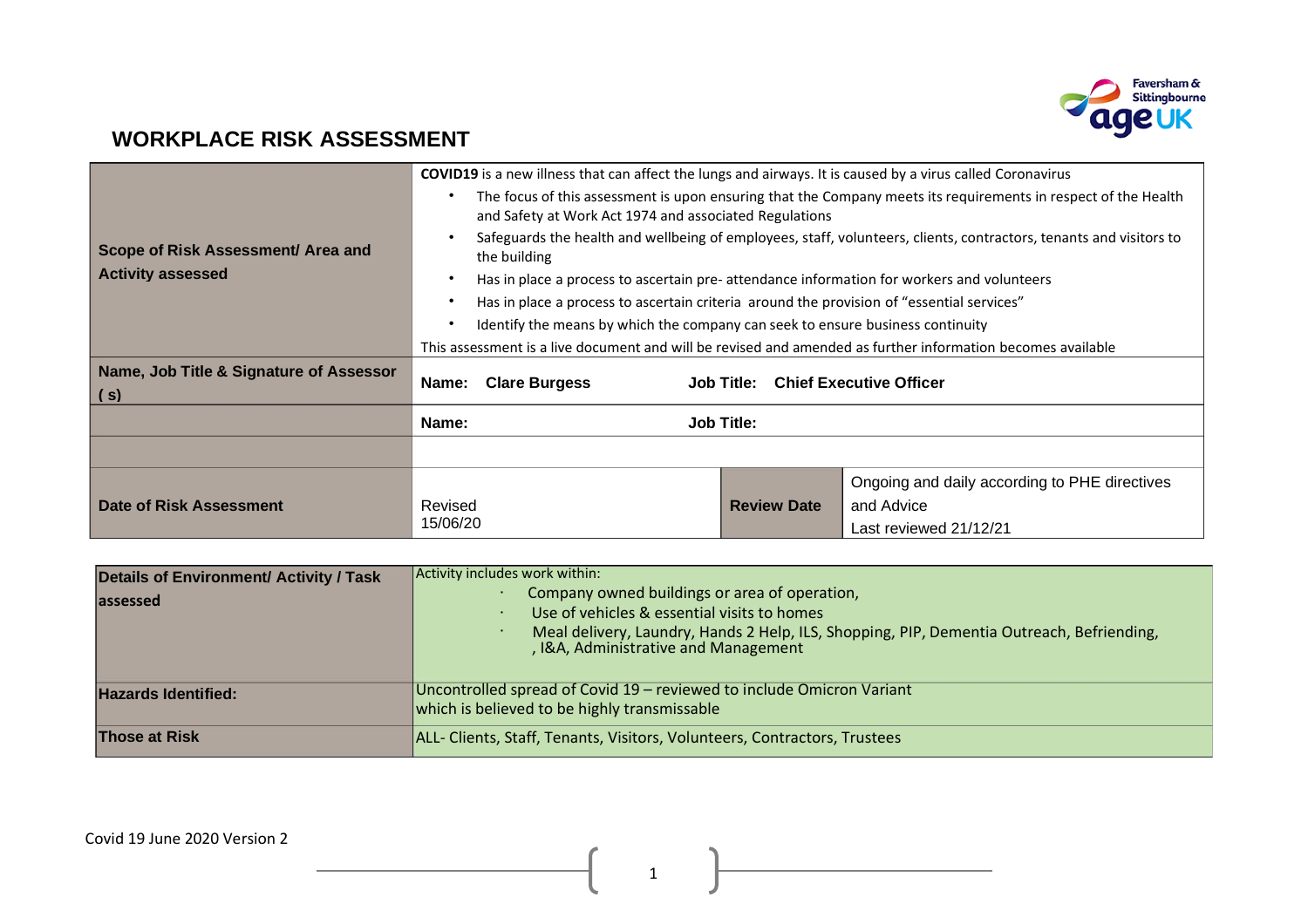

| Identify the risks that are present and identify controls in<br>place to reduce this risk                                                  | identifie<br>Risk<br>$\sqrt{X}$ | <b>Control measures currently in</b><br>place                                                                                                                                                                                                                                                                                                                                                                                                                                                                                                                                         | <b>Risk level</b><br>with<br>controls<br>(High,<br>Medium,<br>Low) | <b>Additional controls</b><br>recommended to reduce risk                                                                                                                                                                                                                                                                                                                                                                                                                                                     |
|--------------------------------------------------------------------------------------------------------------------------------------------|---------------------------------|---------------------------------------------------------------------------------------------------------------------------------------------------------------------------------------------------------------------------------------------------------------------------------------------------------------------------------------------------------------------------------------------------------------------------------------------------------------------------------------------------------------------------------------------------------------------------------------|--------------------------------------------------------------------|--------------------------------------------------------------------------------------------------------------------------------------------------------------------------------------------------------------------------------------------------------------------------------------------------------------------------------------------------------------------------------------------------------------------------------------------------------------------------------------------------------------|
| Risk arising from the uncontrolled spread of person to person<br>infection leading to mild or severe infection which may lead to<br>death. | $\checkmark$                    | We follow Government and<br>NHS information and advice<br>on how to contain and slow<br>the spread of the virus to<br>others.<br>The support of Company<br>safety advisors is sought<br>when required<br>All staff to complete COVID 19<br>Specific training<br><b>Hand Hygiene</b><br><b>Actions around Government</b><br>advice in respect of hygiene<br>and hand washing followed.<br>Hand washing advice is<br>displayed and communicated<br>to staff and clients (posters<br>and updates).<br>Hand washing facilities with<br>soap, hot water and<br>disposable towels in place. | Medium                                                             | Assessment is subject to<br>constant review<br>CEO and Management<br>Team t o constantly<br>review processes in line<br>with Government<br>guidance issued.<br>All updated procedures<br>to control risk to be<br>regularly<br>communicated to staff<br>Employees/ volunteers to be<br>reminded on a regular basis to<br>wash their hands for 20 seconds<br>with water and soap and the<br>importance of proper drying with<br>disposable towels. Also reminded<br>to catch coughs and sneezes in<br>tissues |

Covid 19 June 2020 Version 2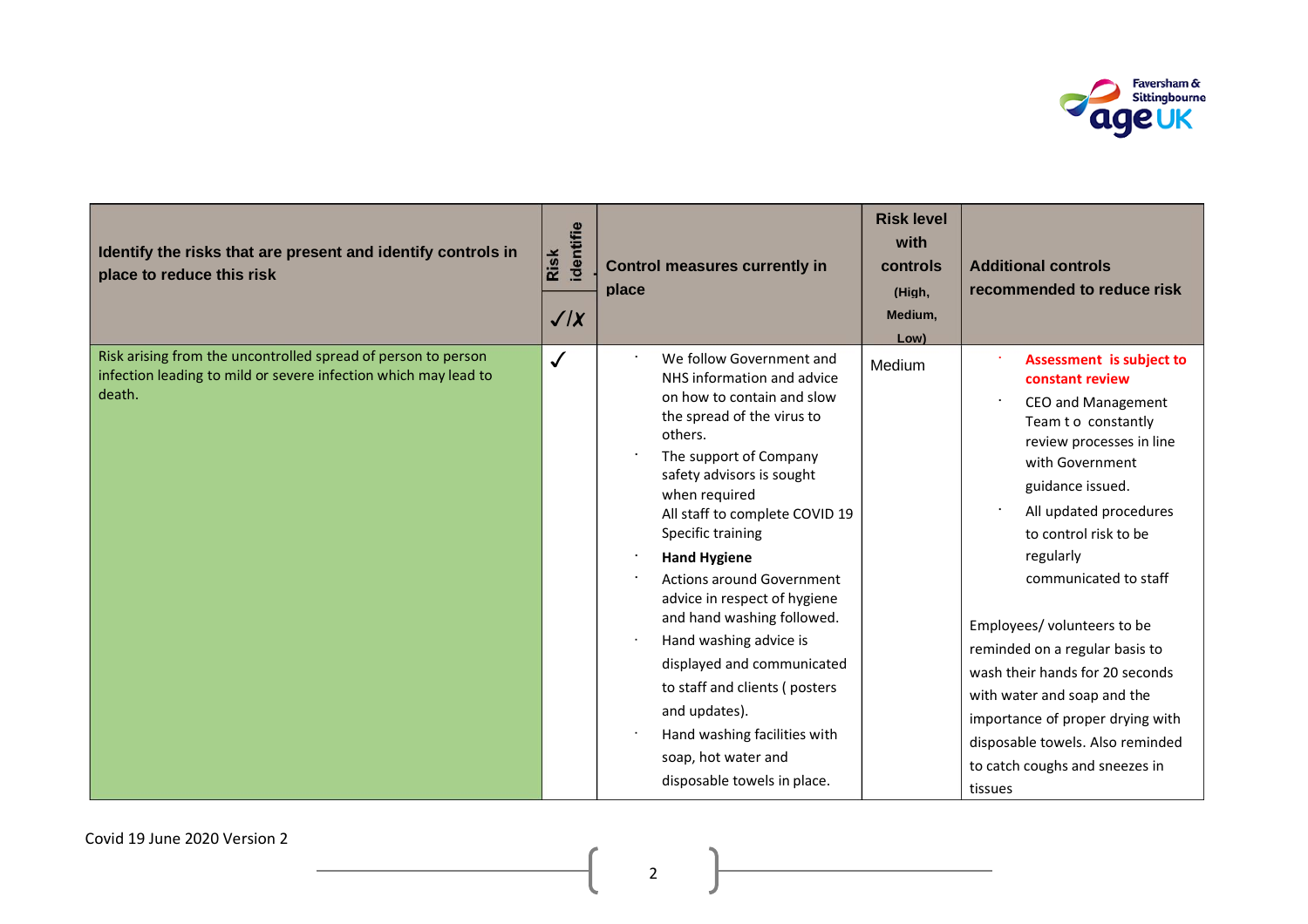

| Risk arising from the uncontrolled spread of person to person   |  |
|-----------------------------------------------------------------|--|
| infection leading to mild or severe infection which may lead to |  |
| death. (Continued)                                              |  |

|                                                                                                                                                                                 |        | review                                                                                                                                                                                                                         |
|---------------------------------------------------------------------------------------------------------------------------------------------------------------------------------|--------|--------------------------------------------------------------------------------------------------------------------------------------------------------------------------------------------------------------------------------|
| · Stringent Handwashing in place                                                                                                                                                | Medium | Catch it, Bin it, Kill it and to<br>avoid touching face, eyes,<br>nose or mouth with unclean                                                                                                                                   |
| Sanitisers obtained and sited<br>around the building and                                                                                                                        |        | hands. Tissues will be<br>made available                                                                                                                                                                                       |
| issued to staff/volunteers<br>who leave the building to<br>deliver essential community<br>based services where<br>handwashing may not be<br>available<br>All Staff and relevant |        | throughout the workplace.<br>Encourage staff to report<br>any problems and carry<br>out skin checks as part of<br>a skin surveillance<br>programme<br>https://www.hse.gov.uk/skin/profe                                        |
| Volunteers receive Infection<br>control training.                                                                                                                               |        | ssional/health-surveillance.htm<br>To help reduce the spread<br>of coronavirus (COVID-19)<br>reminding everyone of the                                                                                                         |
| Staff encouraged to protect<br>the skin by applying emollient<br>cream regularly<br>https://www.nhs.uk/condi<br>tions/emollients/                                               |        | public health advice -<br>https://www.publichealth.<br>hscni.net/news/covid-19-<br>coronavirus<br>Rigorous checks will be<br>carried out by line<br>managers to ensure that<br>the necessary procedures<br>are being followed. |

Assessment under constant

## se.gov.uk/skin/profe surveillance.htm

- Ip reduce the spread onavirus (COVID-19) ding everyone of the [health](https://www.publichealth.hscni.net/news/covid-19-coronavirus) [advice](https://www.publichealth.hscni.net/news/covid-19-coronavirus) [-](https://www.publichealth.hscni.net/news/covid-19-coronavirus) //www.publichealth. net/news/covid-19avirus
- ous checks will be out by line ers to ensure that cessary procedures ing followed.

Covid 19 June 2020 Version 2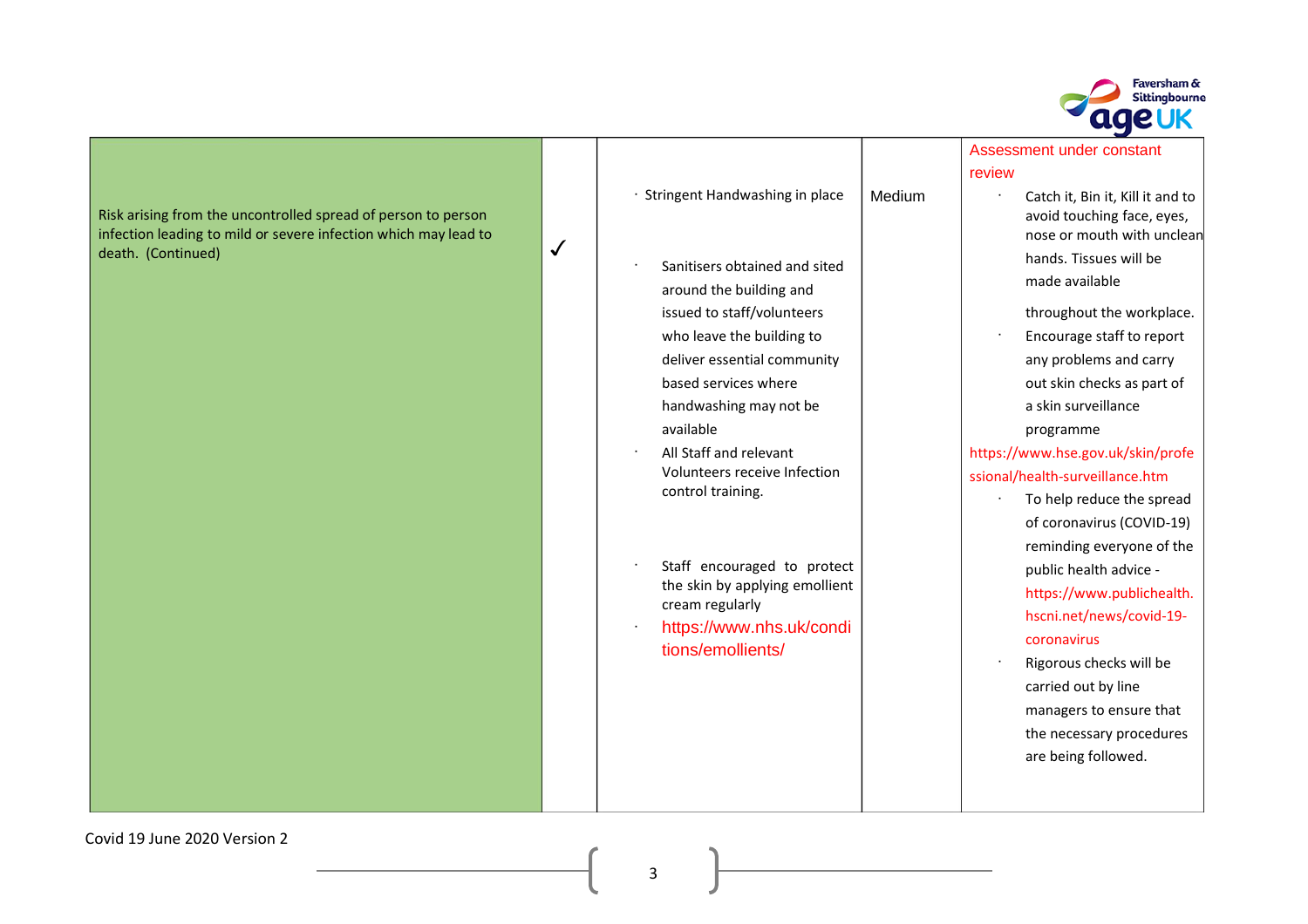

Covid 19 June 2020 Version 2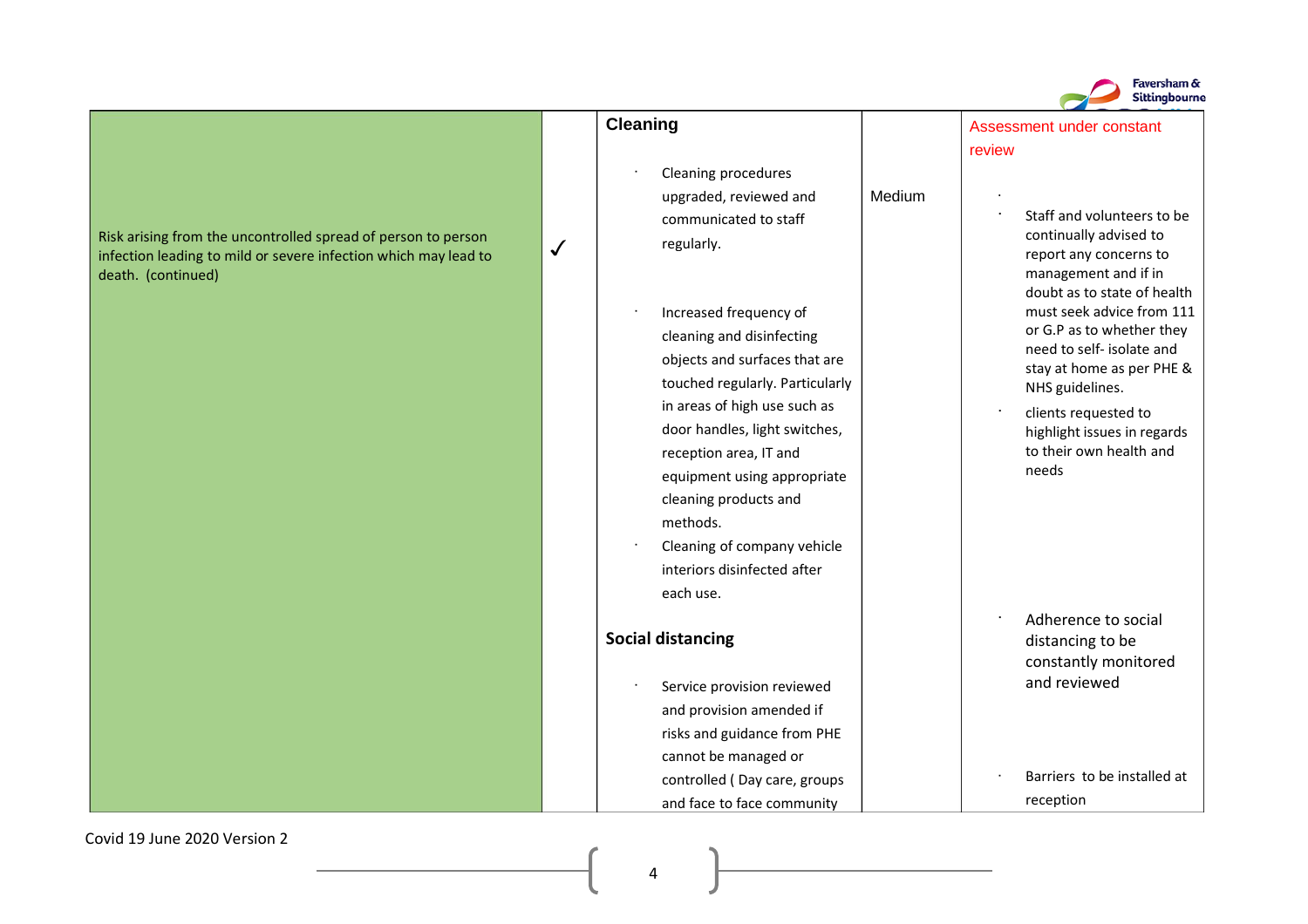

| visits/befriending that are      |        |                           |
|----------------------------------|--------|---------------------------|
| non-essential suspended          |        |                           |
| (20.12.21)- telephone support    |        | Assessment under constant |
| in place                         | Medium | review                    |
| Only essential                   |        |                           |
| services/contact- to be          |        |                           |
| delivered at/ in clients homes   |        |                           |
| with updated guidance,           |        |                           |
| procedures and PPE issued        |        |                           |
| Number of people in any          |        |                           |
| work area has been reduced       |        |                           |
| to comply with the 2-metre       |        |                           |
| (6.5 foot) gap recommended       |        |                           |
| by the Public Health Agency      |        |                           |
| https://www.publichealth.hscni.n |        |                           |
| et/news/covid-19-coronavirus     |        |                           |
| https://www.gov.uk/government/   |        |                           |
| publications/covid-19-guidance-  |        |                           |
| on-social-distancing-and-for-    |        |                           |
| vulnerable-people                |        |                           |
| Homeworking wherever             |        |                           |
| possible reimplemented and       |        |                           |
| encouraged.                      |        |                           |
| Hot desking/ sharing             |        |                           |
| equipment not allowed with       |        |                           |
| strict handover cleaning         |        |                           |
| protocols in place               |        |                           |
| One Way System                   |        |                           |
| implemented around the           |        |                           |
| centre                           |        |                           |

Covid 19 June 2020 Version 2

5

₹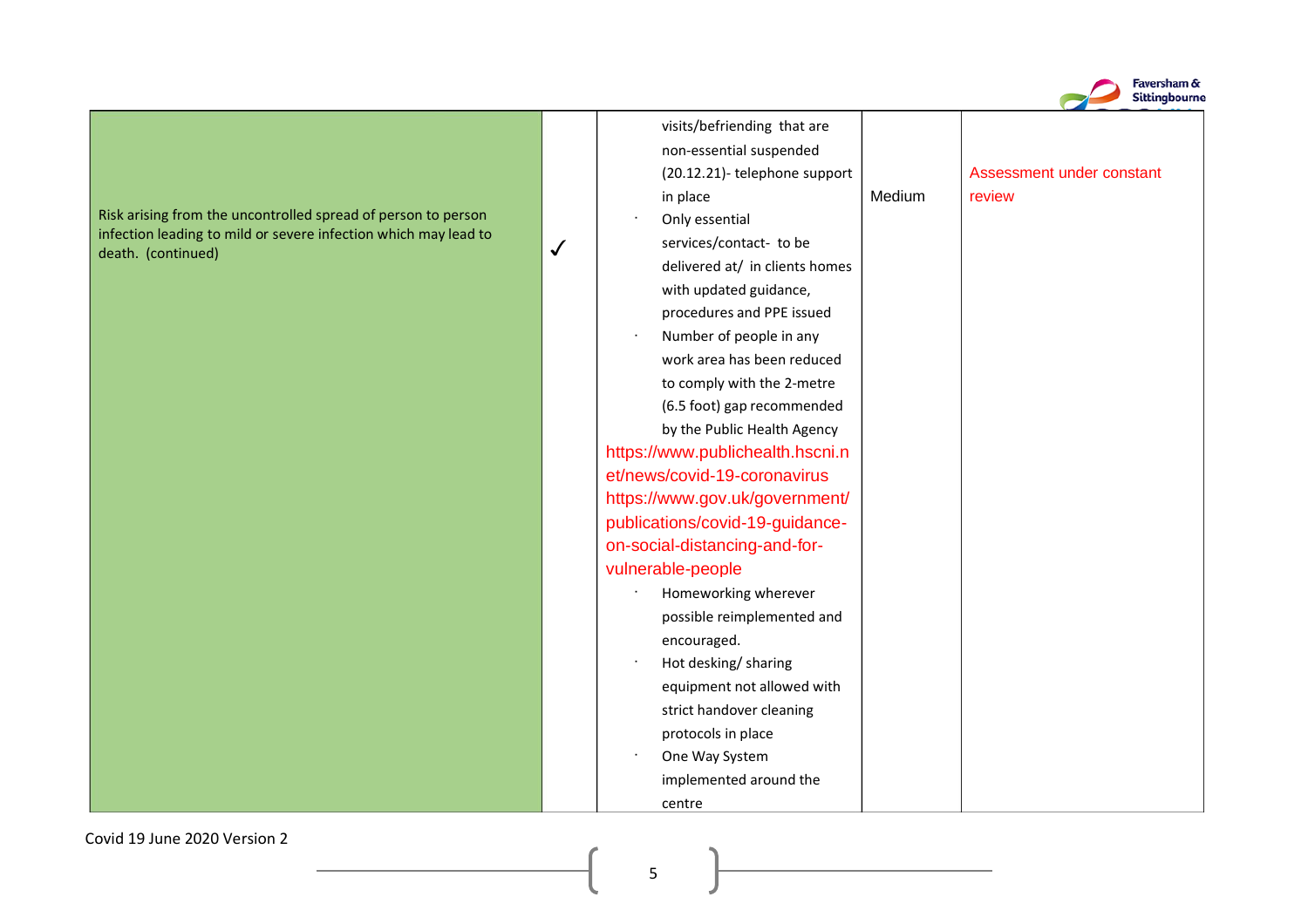

·

Equipment moved to facilitate social distancing for those in the building

· Conference calls to be used  $\bigtriangledown$  instead of face to face  $\bigtriangledown$  review meetings.

> · Ensuring sufficient rest breaks for staff.

· Social distancing also to be adhered to in dining area and smoking area.

 $\cdot$  All staff given access to work  $\vert$  and a data Email addresses for updates

· Line managers to offer support and advice to staff around their own mental wellbeing especially where remote working/ working from home. EAP

implemented ·

#### **PPE**

· PPE provision and use reviewed and upgraded as [per](https://www.gov.uk/government/publications/wuhan-novel-coronavirus-infection-prevention-and-control/covid-19-personal-protective-equipment-ppe) [NHS/](https://www.gov.uk/government/publications/wuhan-novel-coronavirus-infection-prevention-and-control/covid-19-personal-protective-equipment-ppe) [PHE](https://www.gov.uk/government/publications/wuhan-novel-coronavirus-infection-prevention-and-control/covid-19-personal-protective-equipment-ppe) [advice](https://www.gov.uk/government/publications/wuhan-novel-coronavirus-infection-prevention-and-control/covid-19-personal-protective-equipment-ppe) [·](https://www.gov.uk/government/publications/wuhan-novel-coronavirus-infection-prevention-and-control/covid-19-personal-protective-equipment-ppe) [https://www.gov.uk/govern](https://www.gov.uk/government/publications/wuhan-novel-coronavirus-infection-prevention-and-control/covid-19-personal-protective-equipment-ppe) [ment/publications/wuhan](https://www.gov.uk/government/publications/wuhan-novel-coronavirus-infection-prevention-and-control/covid-19-personal-protective-equipment-ppe)[novel-coronavirus-infection](https://www.gov.uk/government/publications/wuhan-novel-coronavirus-infection-prevention-and-control/covid-19-personal-protective-equipment-ppe)[prevention-and-](https://www.gov.uk/government/publications/wuhan-novel-coronavirus-infection-prevention-and-control/covid-19-personal-protective-equipment-ppe) Medium | Assessment under constant

Regularly remind staff of the need for confidentiality of personal

> Head of Client Services to regularly liaise with suppliers to ensure adequate supplies

Covid 19 June 2020 Version 2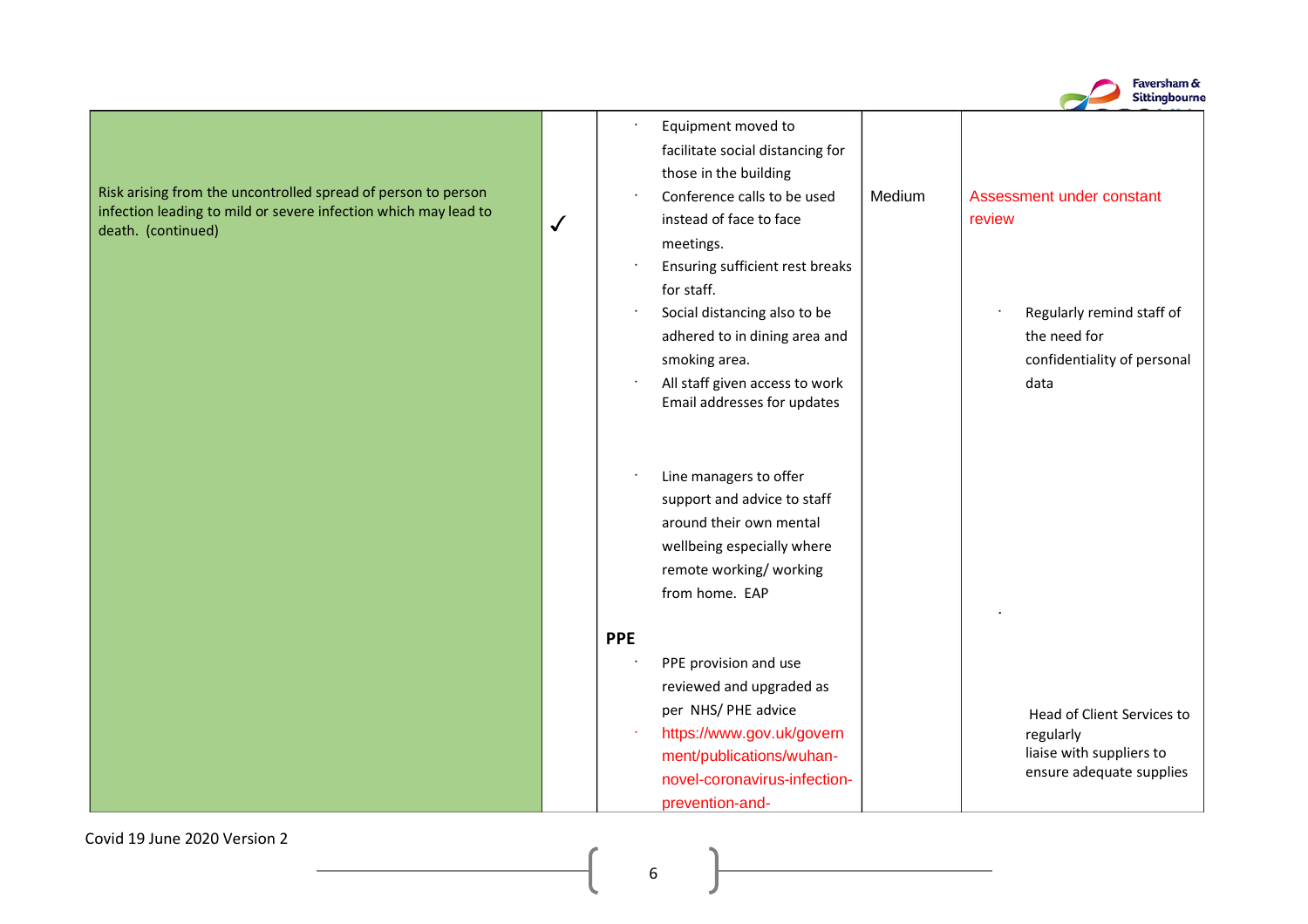

### [control/covid-19-personal](https://www.gov.uk/government/publications/wuhan-novel-coronavirus-infection-prevention-and-control/covid-19-personal-protective-equipment-ppe)[protective-equipment-ppe](https://www.gov.uk/government/publications/wuhan-novel-coronavirus-infection-prevention-and-control/covid-19-personal-protective-equipment-ppe)

PPE necessary to manage risk  $\parallel$  Medium  $\begin{array}{c|c|c|c} \boldsymbol{\checkmark} & \boldsymbol{\check{o}} & \boldsymbol{\check{c}} & \boldsymbol{\check{c}} & \boldsymbol{\check{c}} & \boldsymbol{\check{c}} & \boldsymbol{\check{c}} & \boldsymbol{\check{c}} & \boldsymbol{\check{c}} & \boldsymbol{\check{c}} & \boldsymbol{\check{c}} & \boldsymbol{\check{c}} & \boldsymbol{\check{c}} & \boldsymbol{\check{c}} & \boldsymbol{\check{c}} & \boldsymbol{\check{c}} & \boldsymbol{\check{c}} & \boldsymbol{\check{c}} & \boldsymbol{\check{c}} & \boldsymbol{\check{c}} & \boldsymbol{\check{c}} & \boldsymbol{\check{c}} & \boldsymbol{\check{c}} & \bold$ contamination is sourced and supplied to staff and volunteers. Instruction is given as their safe use.

#### **Symptoms of Covid-19**

- Policy developed based on PHE advice re: Self isolation, vulnerable / extremely vulnerable groups, social distancing and shielding. This is communicated to staff and volunteers
- · Staff Identified as vulnerable/ extremely vulnerable are supported to work from home
- · Volunteers identified as vulnerable or extremely vulnerable have been asked to "stand down "from face to face roles.
- · Staff, volunteers are given advice re: when they should not be presenting for work,

# Assessment under constant

·

·

- Line managers will offer support to staff who are affected by Coronavirus or has a family member affected. Including around access to testing.
- Staff and volunteers to be continually advised to report any concerns to management and if in doubt as to state of health must seek advice from 111 or G.P as to whether they need to self- isolate and stay at home as per PHE & NHS guidelines

Covid 19 June 2020 Version 2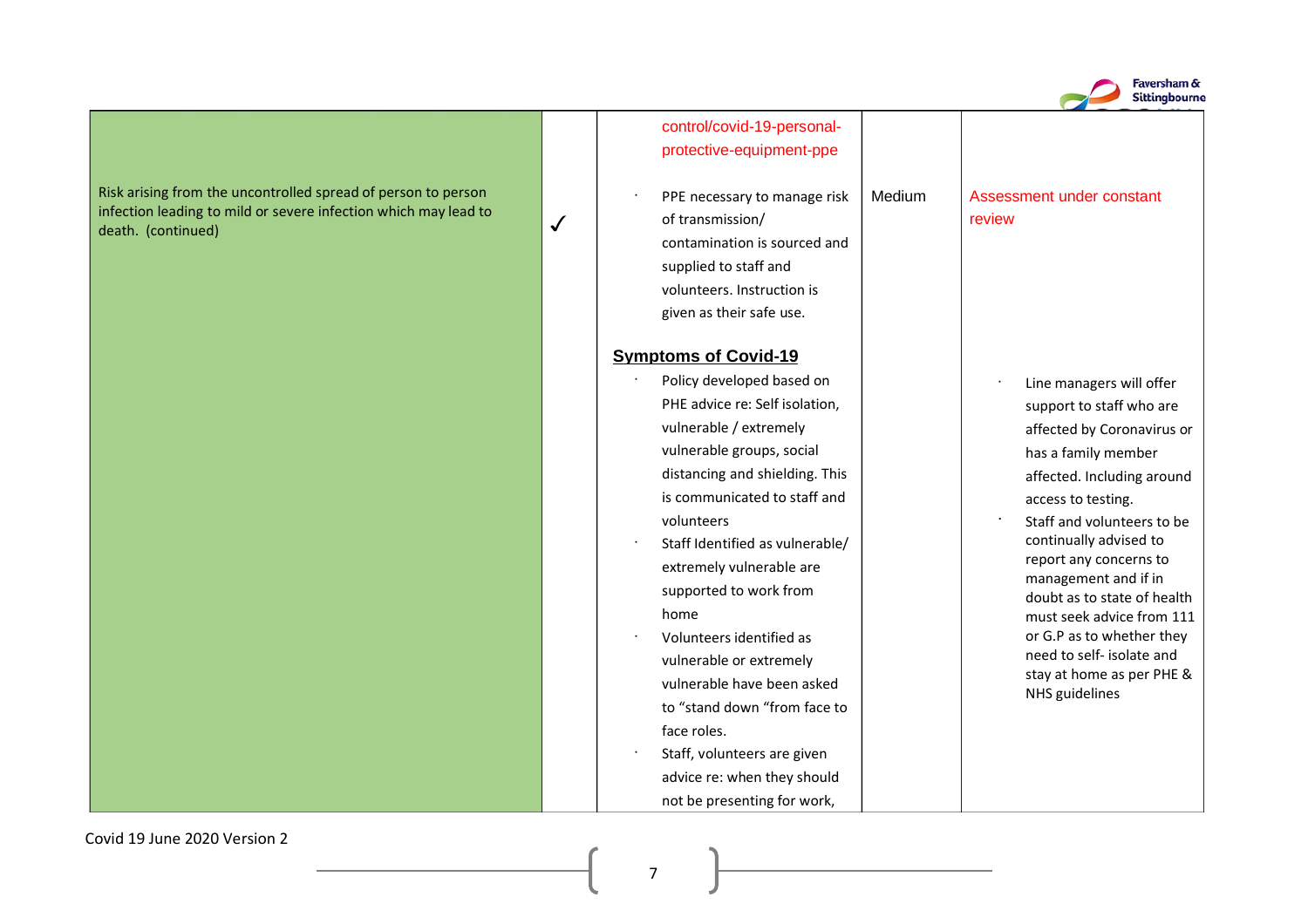

Covid 19 June 2020 Version 2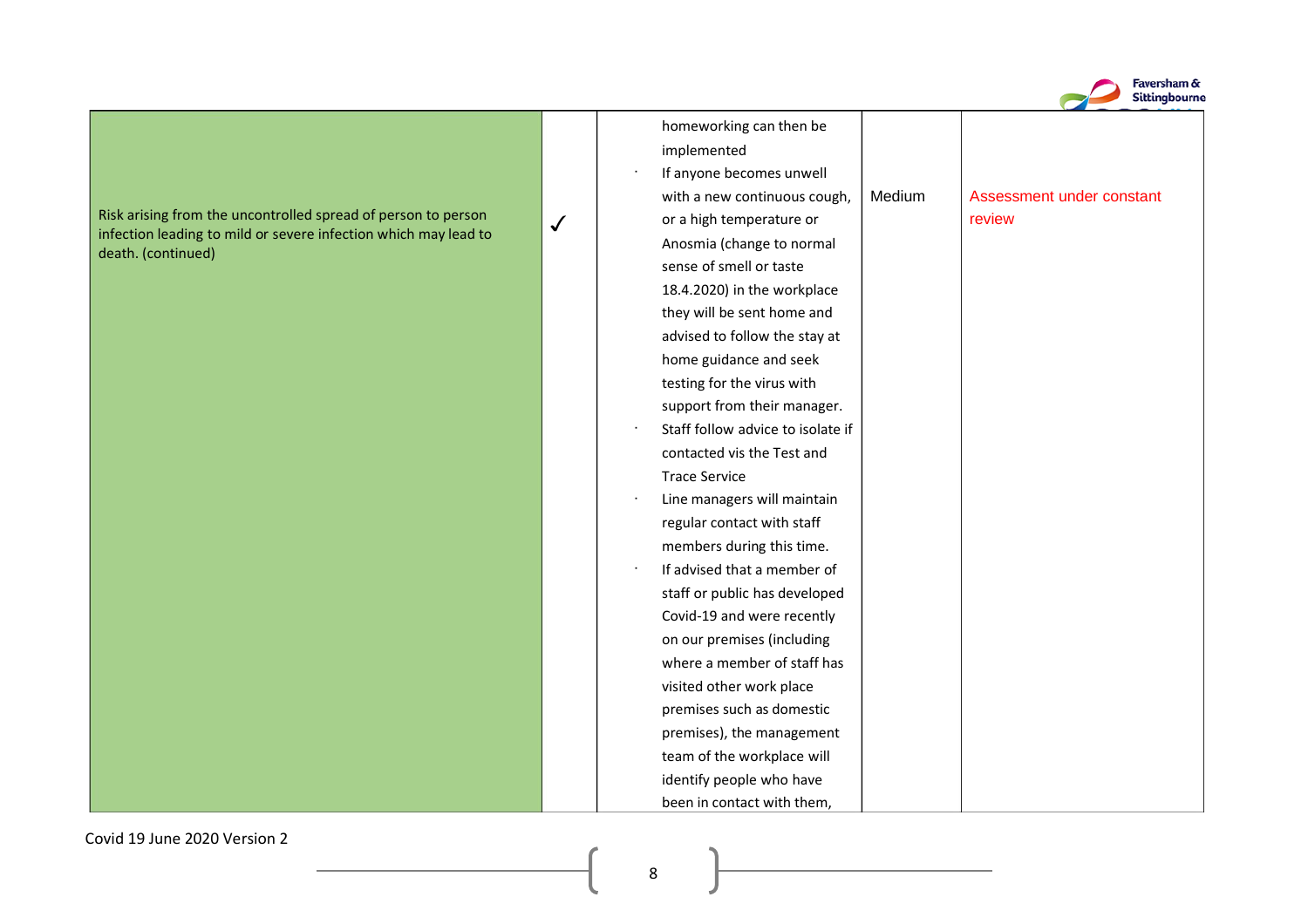

|                                                                 |              | assess risk, take advice on any                                |        |                           |
|-----------------------------------------------------------------|--------------|----------------------------------------------------------------|--------|---------------------------|
|                                                                 |              | actions or precautions that                                    |        |                           |
|                                                                 |              | should be taken. Public                                        |        |                           |
| Risk arising from the uncontrolled spread of person to person   |              | <b>Health Authority</b>                                        | Medium | Assessment under constant |
| infection leading to mild or severe infection which may lead to | $\checkmark$ | https://www.publichealth.hsc                                   |        | review                    |
| death. (continued)                                              |              | ni.net/                                                        |        |                           |
|                                                                 |              | Guidance on pre-attendance                                     |        |                           |
|                                                                 |              | at a dwelling or work place                                    |        |                           |
|                                                                 |              | issued and communicated to                                     |        |                           |
|                                                                 |              | staff                                                          |        |                           |
|                                                                 |              | Staff and volunteers to be                                     |        |                           |
|                                                                 |              | continually advised to report                                  |        |                           |
|                                                                 |              | any concerns to management                                     |        |                           |
|                                                                 |              | and if in doubt as to state of<br>health must seek advice from |        |                           |
|                                                                 |              | 111 or G.P as to whether they                                  |        |                           |
|                                                                 |              | need to self- isolate and stay                                 |        |                           |
|                                                                 |              | at home as per PHE & NHS                                       |        |                           |
|                                                                 |              | guidelines                                                     |        |                           |
|                                                                 |              | Social distancing measures                                     |        |                           |
|                                                                 |              | communicated and                                               |        |                           |
|                                                                 |              | implemented (2 metre gap)                                      |        |                           |
|                                                                 |              | Clients asked to report                                        |        |                           |
|                                                                 |              | concerns they may have for                                     |        |                           |
|                                                                 |              | their own health and welfare.                                  |        |                           |
|                                                                 |              | Clients of all services are                                    |        |                           |
|                                                                 |              | called weekly to enquire as to                                 |        |                           |
|                                                                 |              | health and wellbeing.                                          |        |                           |
|                                                                 |              | Ongoing evaluation of activity                                 |        |                           |
|                                                                 |              | reasonably expected by staff                                   |        |                           |
|                                                                 |              | to complete when attending a                                   |        |                           |
|                                                                 |              | dwelling area or other                                         |        |                           |

Covid 19 June 2020 **9** ersion 2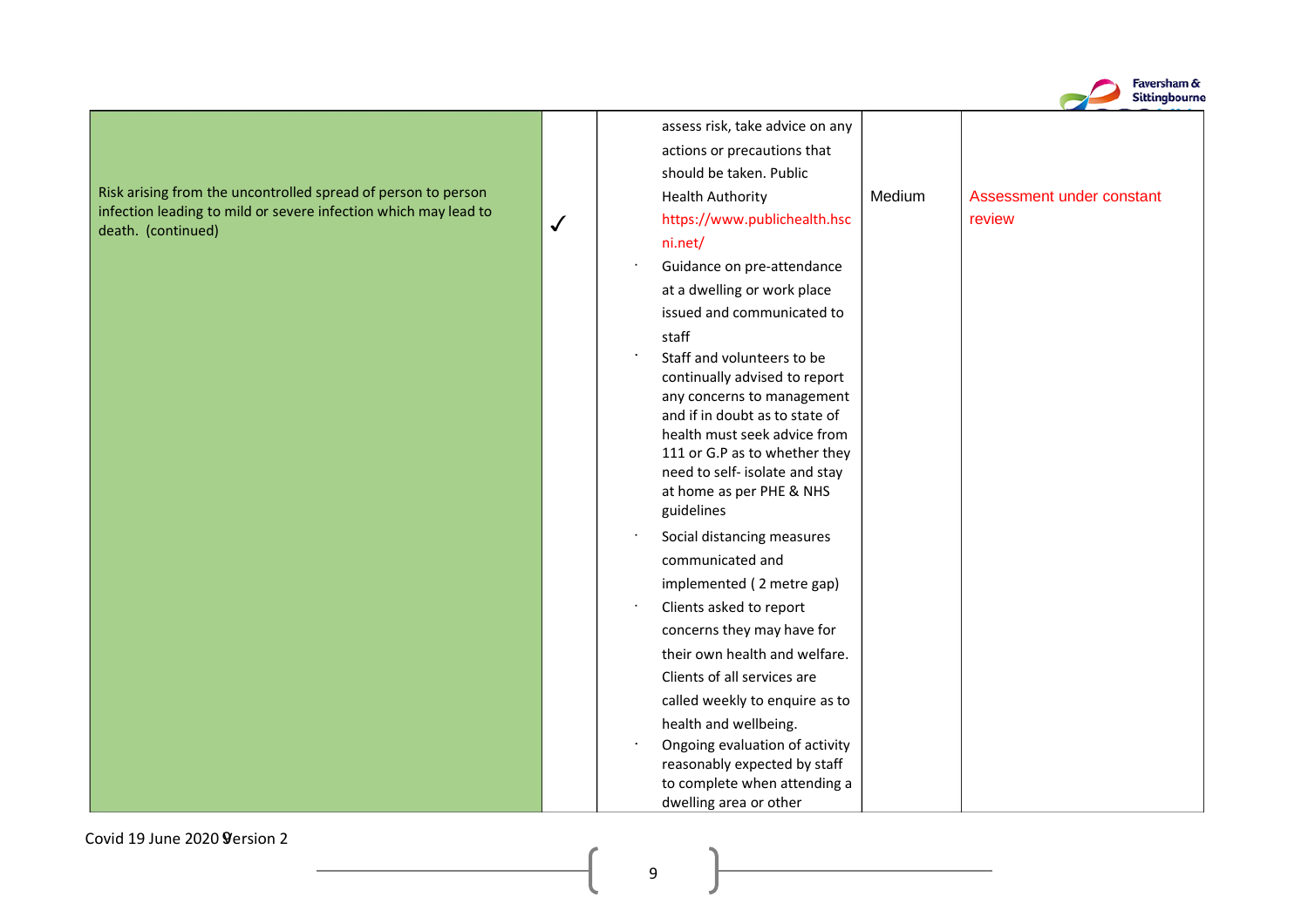

business property where staff are likely to come in contact with other persons. Such persons may already be in isolation. Guidance in this respect is updated and ✓ review communicated regularly. **Drivers** · Procedures in place for Drivers to ensure adequate welfare facilities available [during](https://www.hse.gov.uk/news/drivers-transport-delivery-coronavirus.htm) [their](https://www.hse.gov.uk/news/drivers-transport-delivery-coronavirus.htm) [work](https://www.hse.gov.uk/news/drivers-transport-delivery-coronavirus.htm) [-](https://www.hse.gov.uk/news/drivers-transport-delivery-coronavirus.htm) [Reference](https://www.hse.gov.uk/news/drivers-transport-delivery-coronavirus.htm) [https://www.hse.gov.uk/news/drivers](https://www.hse.gov.uk/news/drivers-transport-delivery-coronavirus.htm)[transport-delivery-coronavirus.htm](https://www.hse.gov.uk/news/drivers-transport-delivery-coronavirus.htm) COVID-19-guidance on freight transport. **and the contract of the contract of the maintain** and the Managers to maintain Persons should not share vehicles or cabs, where suitable distancing cannot be achieved. **Mental health** · Management will promote mental health & wellbeing awareness to staff during the Coronavirus outbreak and will offer whatever support they can to help [Reference](https://www.mind.org.uk/information-support/coronavirus-and-your-wellbeing/) [-](https://www.mind.org.uk/information-support/coronavirus-and-your-wellbeing/)

Medium | Assessment under constant

regular contact and support with Staff, volunteers who are isolating or shielding at home. Calls logged.

[https://www.mind.org.uk/informa](https://www.mind.org.uk/information-support/coronavirus-and-your-wellbeing/)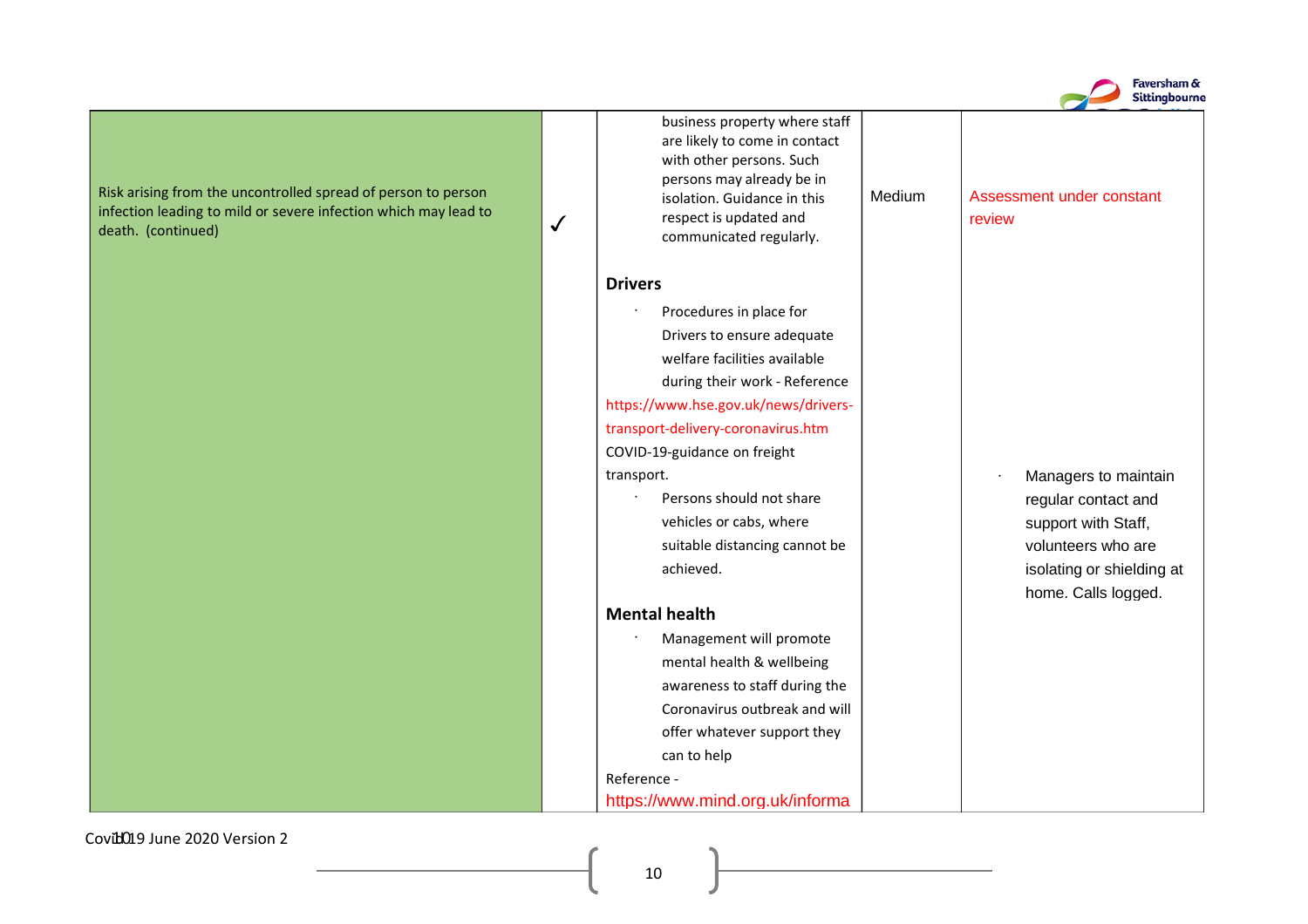|                                                                                                                                              |              |                                                                                                                                                                                                                                                                                                                                                                                                                                                                                                                                                                                                                                                                    |        | Sittingbourne                                                                                                                                                                                                                                                                                                                                                                                                                                                       |
|----------------------------------------------------------------------------------------------------------------------------------------------|--------------|--------------------------------------------------------------------------------------------------------------------------------------------------------------------------------------------------------------------------------------------------------------------------------------------------------------------------------------------------------------------------------------------------------------------------------------------------------------------------------------------------------------------------------------------------------------------------------------------------------------------------------------------------------------------|--------|---------------------------------------------------------------------------------------------------------------------------------------------------------------------------------------------------------------------------------------------------------------------------------------------------------------------------------------------------------------------------------------------------------------------------------------------------------------------|
| Risk to business from lack of business continuity, planning and<br>associated business disruption leading to lost revenue and<br>reputation. | $\checkmark$ | tion-support/coronavirus-and-<br>your-wellbeing/<br>www.hseni.gov.uk/stress<br>Regular supervisions to<br>continue using Zoom/ Whats<br>app wherever necessary.<br>Company is aware of the<br>×<br>impact of COVID19 and<br>associated difficulties<br>surrounding the ability to<br>manage business activities in<br>a changing and challenging<br>environment.<br>Business Continuity plan in<br>Place and under review<br>CO Management Team follow &<br>implement directives and<br>guidance from KCC, Age UK,<br>PHE and NHS to ensure safety<br>of services delivered<br>CEO will update Trustees<br>regularly on all issues that<br>pose a risk to business | Medium | Assessment under constant<br>review<br>Ongoing review of current<br>emergency and<br>contingency plans to<br>ensure company<br>processes and resilience<br>Monitor supplies and.<br>Seek alternative suppliers<br>where necessary to<br>maintain flow of supplies.<br>Build reserve of stocks<br>Ensure good<br>communication<br>completed with staff and<br>clients. Undertake regular<br>communication with<br>clients to ensure that they<br>are aware of issues |
|                                                                                                                                              |              | continuity<br>CEO and Management will seek<br>to<br>support the organisation to<br>maximise income from:                                                                                                                                                                                                                                                                                                                                                                                                                                                                                                                                                           |        | affecting delivery of<br>services                                                                                                                                                                                                                                                                                                                                                                                                                                   |

Faversham &

Covid 19 June 2020 Version 2

11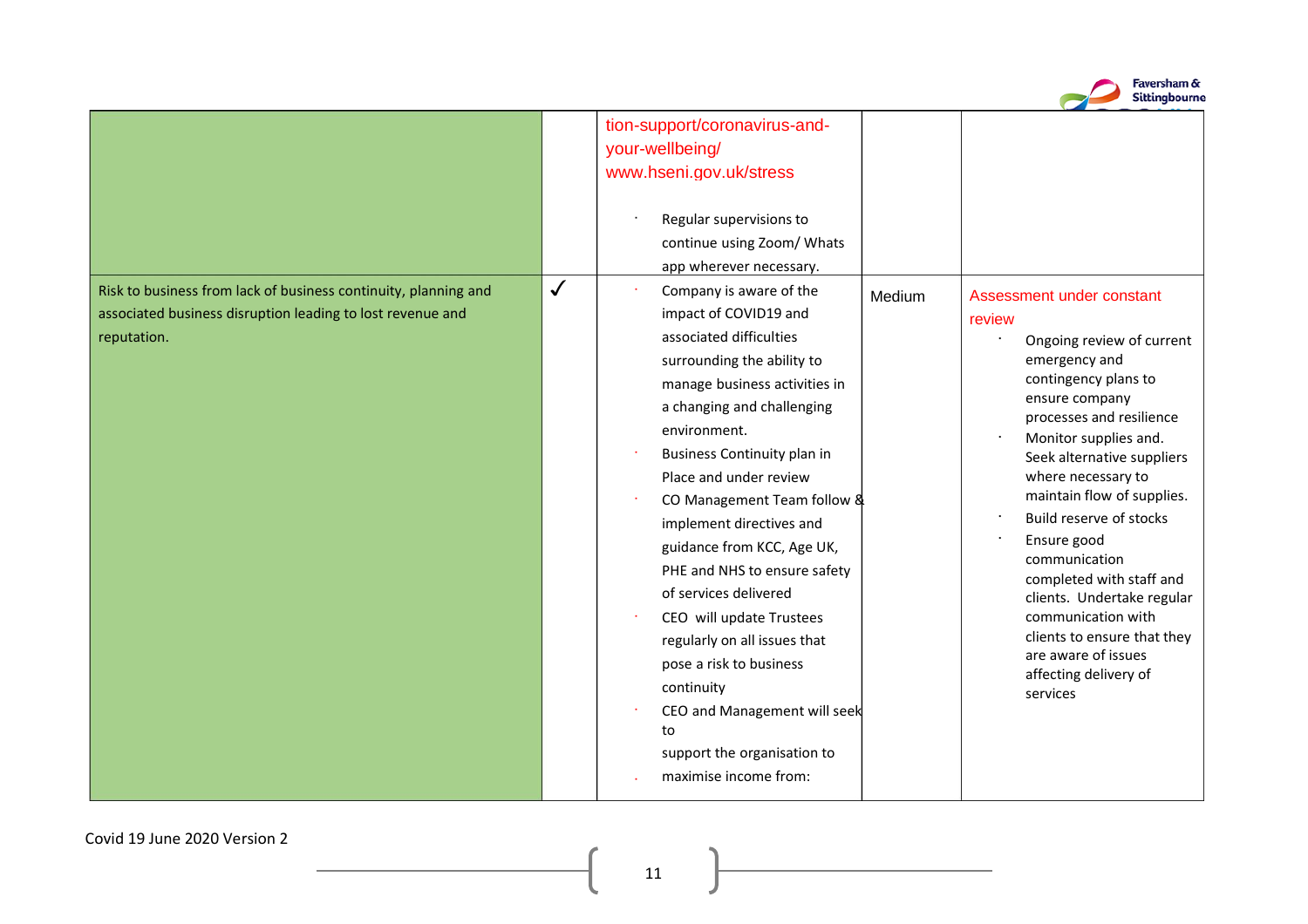

Risk to business from lack of business continuity, planning and associated business disruption leading to lost revenue and reputation. ( continued)

Covid 19 June 2020 Version 2020 Version 2020 Version 2020 Version 2020 Version 2020

| $\checkmark$ | we can safely maintain                                                                                                                                                                                                  | Medium | Assessment under constant |
|--------------|-------------------------------------------------------------------------------------------------------------------------------------------------------------------------------------------------------------------------|--------|---------------------------|
|              | Governmental and Local                                                                                                                                                                                                  |        | review                    |
|              | Authority measures and                                                                                                                                                                                                  |        |                           |
|              | legislation to ease financial                                                                                                                                                                                           |        |                           |
|              | pressures on business- eg                                                                                                                                                                                               |        |                           |
|              | grants, SSP changes                                                                                                                                                                                                     |        |                           |
|              | CEO & Management<br>Team seek<br>alternative sources of<br>fundraising/grant<br>opportunities<br>Team to seek<br>support from Covid 19 funds.                                                                           |        |                           |
|              | CEO and team to introduce<br>new services in response to<br>need and within resources<br>CEO & Management Team to<br>seek additional<br>personnel resources to<br>mitigate the risk of staff/<br>volunteer shortages by |        |                           |
|              | partnership working (KFRS &                                                                                                                                                                                             |        |                           |
|              | Volunteer recruitment and                                                                                                                                                                                               |        |                           |
|              | <b>Community Wardens)</b>                                                                                                                                                                                               |        |                           |
|              | Staff are re- deployed from                                                                                                                                                                                             |        |                           |
|              |                                                                                                                                                                                                                         |        |                           |

·